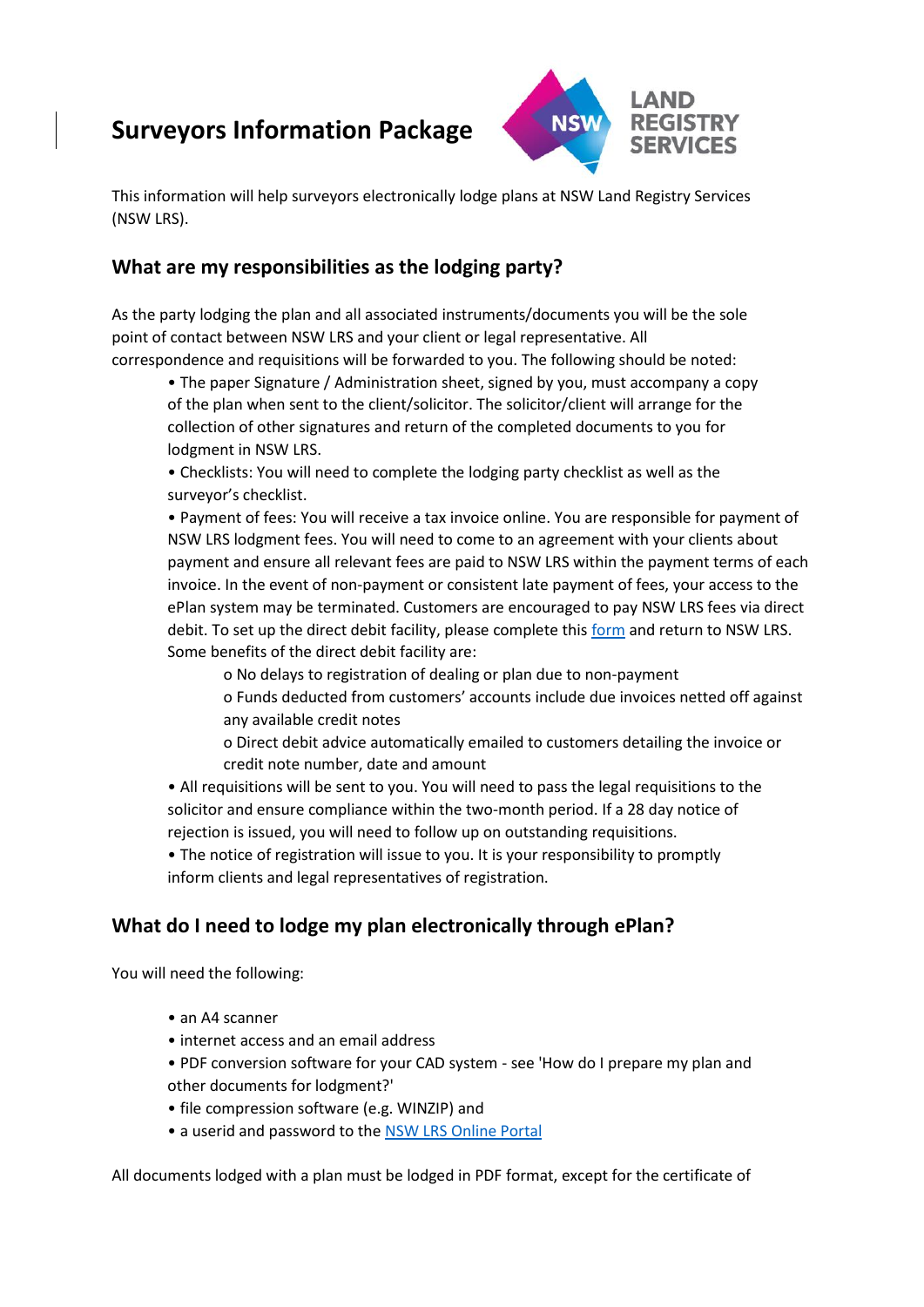title, old system deeds, office copies of court orders, letters of consent and statutory declarations that will continue to be lodged manually (by hand or post) either prior to lodgment of the plan or before registration. Typically, a lodgment could include:

- The plan files
- The signatures / administration sheet
- Section 88B instrument
- Development contract/management statement
- Developer By-laws
- Surveyor and Lodging Party Checklists
- Survey report.

To be approved for lodgment of plans for registration you must first have your file formatting and quality approved by lodging test data.

#### **The signatures / administration sheet**

The administration sheet is an approved form that contains all the administrative data, signatures, seals, approvals and certifications for a plan.

An administration sheet must be used for all plans whether lodged manually or electronically, from 1 September 2007.

No signatures are to appear on the original plan.

The administration sheet should accompany a copy(s) of the plan when forwarded for subdivision approval.

The Authorised Person/Accredited Certifier should sign the completed Subdivision Certificate on the administration sheet.

The Authorised Person/Accredited Certifier should also sign a copy of each plan drawing sheet. This copy is not lodged but is retained by the surveyor. The signature may appear anywhere on the front of the copy of the plan drawing sheet(s). If insufficient space is available for signatures or other data a maximum of 4 additional annexure sheets, in the approved form, can be used. Each sheet of the form should be fully utilised before adding additional sheets.

Each sheet must be numbered sequentially, separately from the plan, as sheet ... of … sheets.

The person approved to lodge electronically (approved person) must convert the original signed administration sheet(s) to an electronic image by scanning to the required specifications.

The plan, administration sheets(s) and other required document images are lodged electronically using the ePlan Internet facility.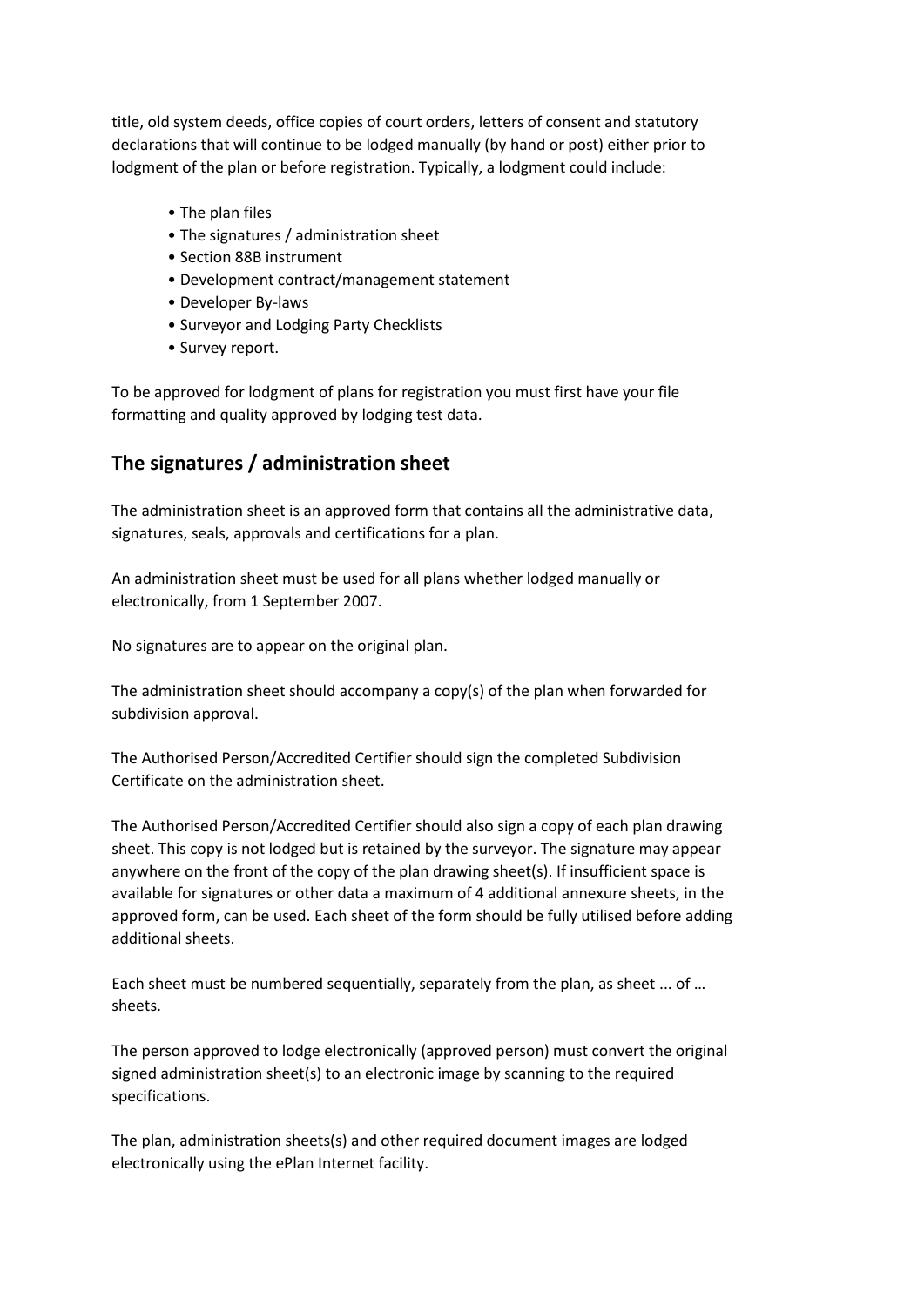The approved person must retain the administration sheet(s), and any other document bearing original signatures, for 7 years following registration of the plan from the 1 June 2009.

There are different approved forms for signatures / administration sheets for deposited plans and strata plans. All approved forms are available under Plan forms pages.

#### **Why do I need a userid and password?**

To maintain a secure lodgment site only an approved person will be permitted to lodge plans electronically. An approved person can be a New South Wales registered surveyor or a nominated representative of a surveyor's company, or an authorised representative of a government agency. You will not be able to use the ePlan service until you have applied for and received your userid and password.

#### **How do I get a userid and password?**

Access to ePlan is through th[e NSW LRS Online portal.](https://online.nswlrs.com.au/) To gain access to the ePlan electronic plan lodgment facility you must be an approved person and must apply for and be issued with a userid and password. Download the [Instructions and application form](https://www.nswlrs.com.au/getdoc/9f86a93f-8dcf-4652-9d6c-8207266e4190/ePlan-Instructions-and-application-forms.aspx) (PDF 179.0 KB).

#### **What is a company lodger?**

A company lodger is an approved person authorised to lodge plans on behalf of a company/surveying firm. This person must be issued with a userid and password from lands and have lodged test data that satisfies all standards and requirements of NSW LRS. A company lodger can be a:

- Surveyor
- Office administrator
- Field technician
- Draftsperson

#### **How do I prepare my plan and other documents for lodgment electronically?**

#### **1. The plan**

- The plan must be prepared using a CAD system; a hand drawn plan is not acceptable.
- No signatures will be shown on the final plan (a signatures / administration sheet must be used).

The CAD file of the completed plan will be converted/created as a PDF image to NSW LRS specifications using third party software.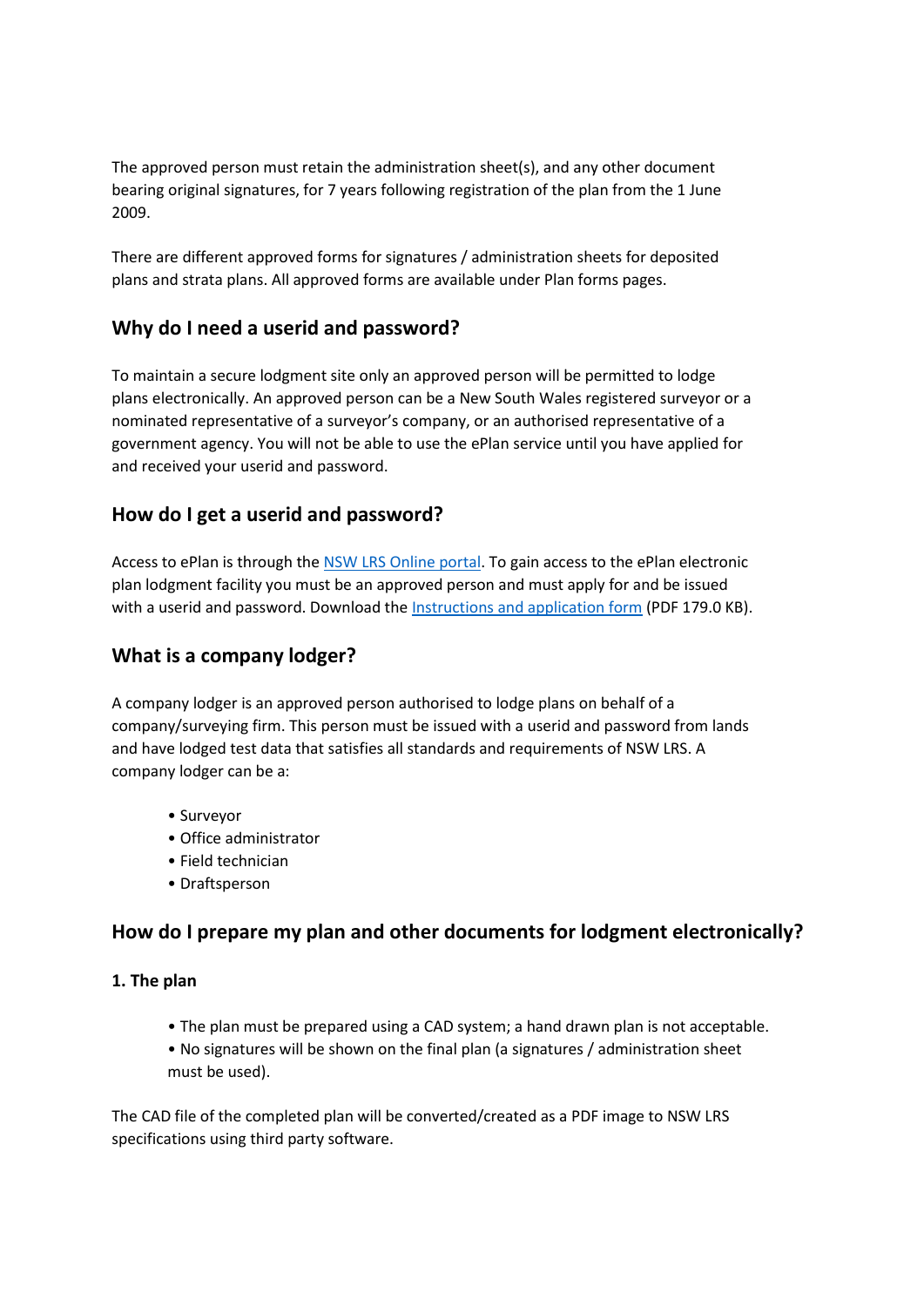#### **2. Accompanying documents**

Documents that would normally accompany a plan and particularly those bearing original signatures such as:

- a Section 88B instrument
- a Development contract/management statement
- a Developer By-laws
- a Surveyor and Lodging Party checklists
- a survey report and
- the signatures / administration sheet

must be scanned by the surveyor or authorised person and a PDF image created to NSW LRS specifications.

The various regulations specify that the documents bearing original signatures and seals must be retained by the approved person for a period of 7 years after registration of the plan.

#### **3. NSW LRS PDF specifications**

The PDF image must be created to the following specifications:

1. Size - true to the approved form size (A2, A3 or A4)

2. Colour - must be black and white (monochrome) for plans and associated documents. Survey reports and letters may be lodged in colour where they contained marked up plans, diagrams, photographs or imagery reliant on colour.

Where there is more than one sheet to a plan or other document, each file (plan or other document) must be created as a multipage PDF.

#### **4. What do I name the files to be lodged?**

The file reference followed by an underscore  $($   $)$  and suffix code to identify each document type is the required naming convention for each file. The following list of suffix codes must be adopted.

| <b>Document Type</b>              | <b>Suffix Code</b> |
|-----------------------------------|--------------------|
| Plan                              | D                  |
| Section 88B Instrument            | В                  |
| Signatures / administration sheet |                    |
| <b>Survey Report</b>              |                    |

| Geometry                                |   |
|-----------------------------------------|---|
| Strata Plan Management Statement        | М |
| <b>Strata Plan Development Contract</b> |   |
| Strata Plan Developers By-Laws          |   |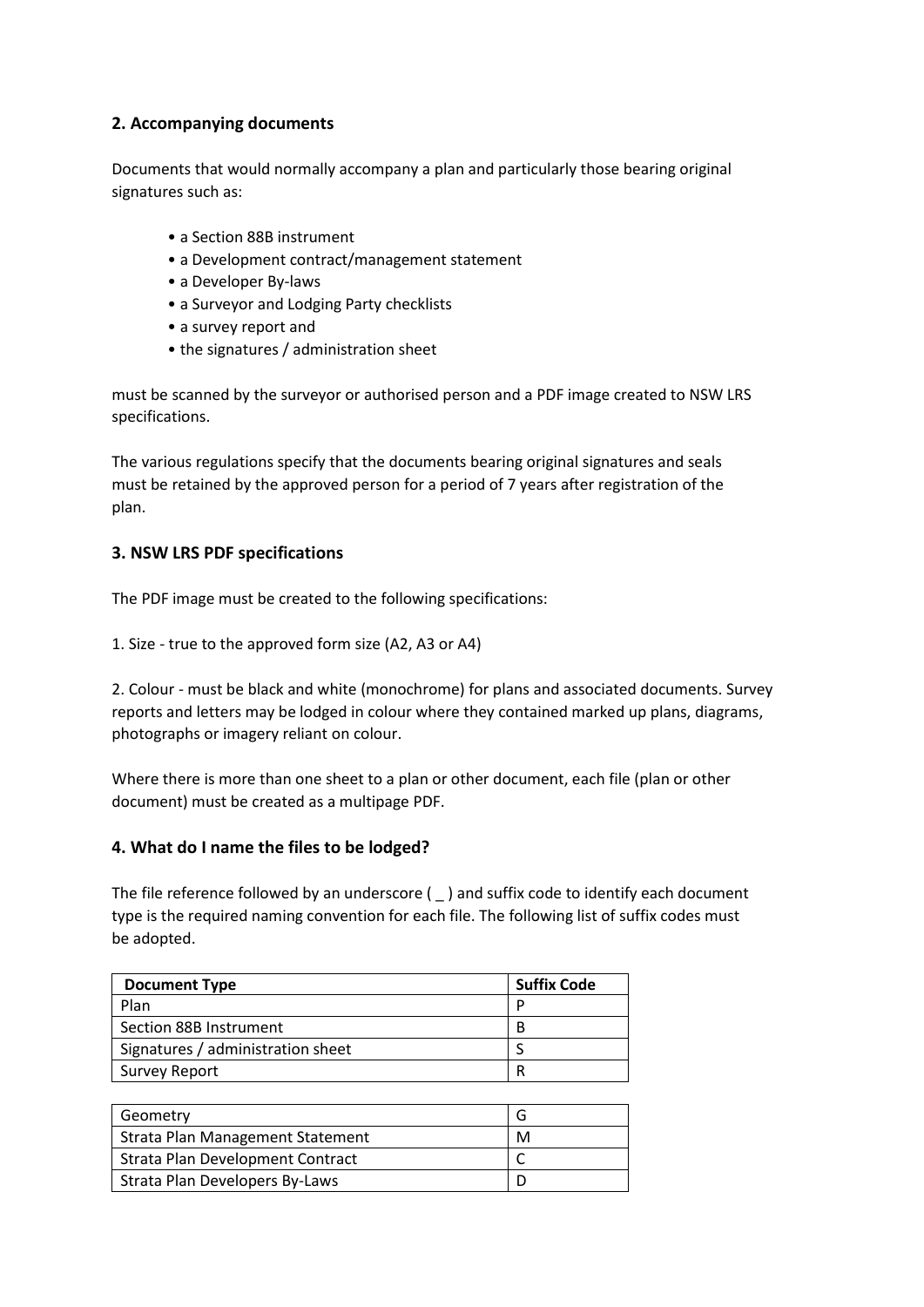| DP Management Statement               | м |
|---------------------------------------|---|
| DP Development Contract               |   |
| <b>Building Management Statement</b>  | м |
| Surveyor and Lodging Party Checklists |   |
| DP Pipeline Form                      |   |
| Letter / Miscellaneous                |   |

For example, if the file reference is B2156 for a deposited plan, and the files to be lodged include a plan, signatures / administration sheet, 88B instrument, survey report, letter and checklists. The files would be named as follows:

| <b>Document Type</b>                         | <b>File</b> |
|----------------------------------------------|-------------|
| Plan                                         | B2156_P.PDF |
| Signatures / administration sheet            | B2156 S.PDF |
| Section 88B Instrument                       | B2156 B.PDF |
| <b>Survey Report</b>                         | B2156 R.PDF |
| Letter                                       | B2156 L.PDF |
| <b>Surveyor and Lodging Party Checklists</b> | B2156 K.PDF |

These 6 PDF files must be compressed into a single zip file for lodgment and that file would be named B2156.zip.

Please note, if there is more than one letter / miscellaneous item the letter file can be created as one multipage PDF. Also, both the surveyor and lodging party checklists should be created as one multipage PDF.

#### **How do I lodge my plan electronically?**

1. You should compress all the files you intend to lodge (e.g. the plan drawing PDF and sec. 88B instrument PDF) for a particular plan, into a single zip file (using a product such as 'WinZip' or your preferred compression software), and place it in an appropriate directory on your computer.

Compressing the files will reduce the transmission time when uploading and it also locks together all the files related to your plan. The ePlan lodgment facility will only accept your file if it has an extension of .ZIP.

2. Follow the steps below:

- go to the [NSW LRS Online portal](https://online.nswlrs.com.au/) and login with your userid and password
- access the ePlan portal under the Services tab
- select the Enter button (or view the user guide)

• once you have entered ePlan select the Lodge your plan tab and follow the prompts to complete the lodgment details (care should be taken as incorrect details will result in an incorrect tax invoice being issued)

• a summary screen of the lodgment details with a fee estimate will be displayed before final submission, this may be viewed, printed or saved as a PDF file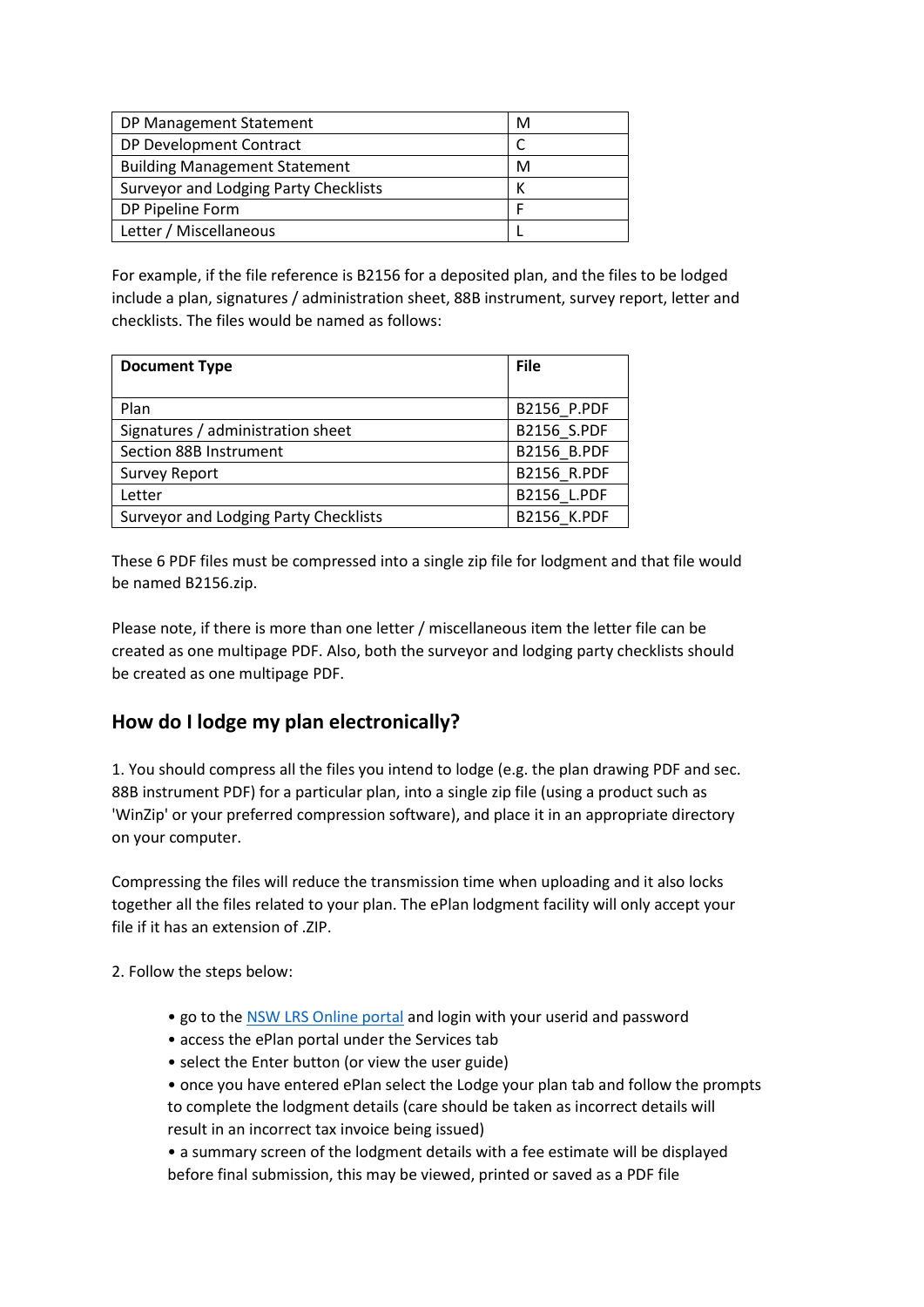• click on the Make Your Payment button to submit the lodgment. Before the lodgment is accepted you will be asked if you wish to pay by credit card or place the lodgment on account

• once completed a successful lodgment screen will be displayed and a lodgment summary and invoice may be viewed, printed or saved as a PDF file.

## **When is the fee payable and how do I pay it?**

Customers are encouraged to pay NSW LRS fees via direct debit. To set up the direct debit facility, please complete thi[s form](https://nswlrs.com.au/getattachment/7d5d824a-4fbc-42bc-94f1-a7fab9eb2200/attachment.aspx) and return to NSW LRS. Some benefits of the direct debit facility are:

- No delays to registration of dealing or plan due to non-payment
- Funds deducted from customers' accounts include due invoices netted off against any available credit notes

• Direct debit advice automatically emailed to customers detailing the invoice or credit note number, date and amount

Customers have the option to pay online by credit card during the lodgment process or place the lodgment on account. If you elect to place your payment on account and set up the direct debit facility, NSW LRS will deduct the funds when the invoice is due. If you elect to pay by credit card online, a receipt will be issued online.

**MyAccount** – Allows a customer to manage and track all financial online transactions including the monitoring of payments referred on to a third party. This service also allows customers to pay any outstanding invoices online using a credit card.

#### **Can Surveyor A lodge Surveyor B's plan?**

A surveyor lodging a plan on behalf of another surveyor can only do so when lodging as a company lodger and both surveyors are authorised ePlan users.

#### **How do I know the status of my plan?**

**myPlan** enables a user to check the current status of a lodged plan at any time by:

- Tracking a plans progress within NSW LRS
- Relodging manually lodged plans electronically
- Satisfying requisitions online
- Searching a plans lodgment history

The myPlan facility is organised to provide a profiled view of each users content to hold key information on:

1. **PPN Tab**: This tab holds a record of all the unused pre-allocated plan numbers (PPN) requested and assigned to a surveyor.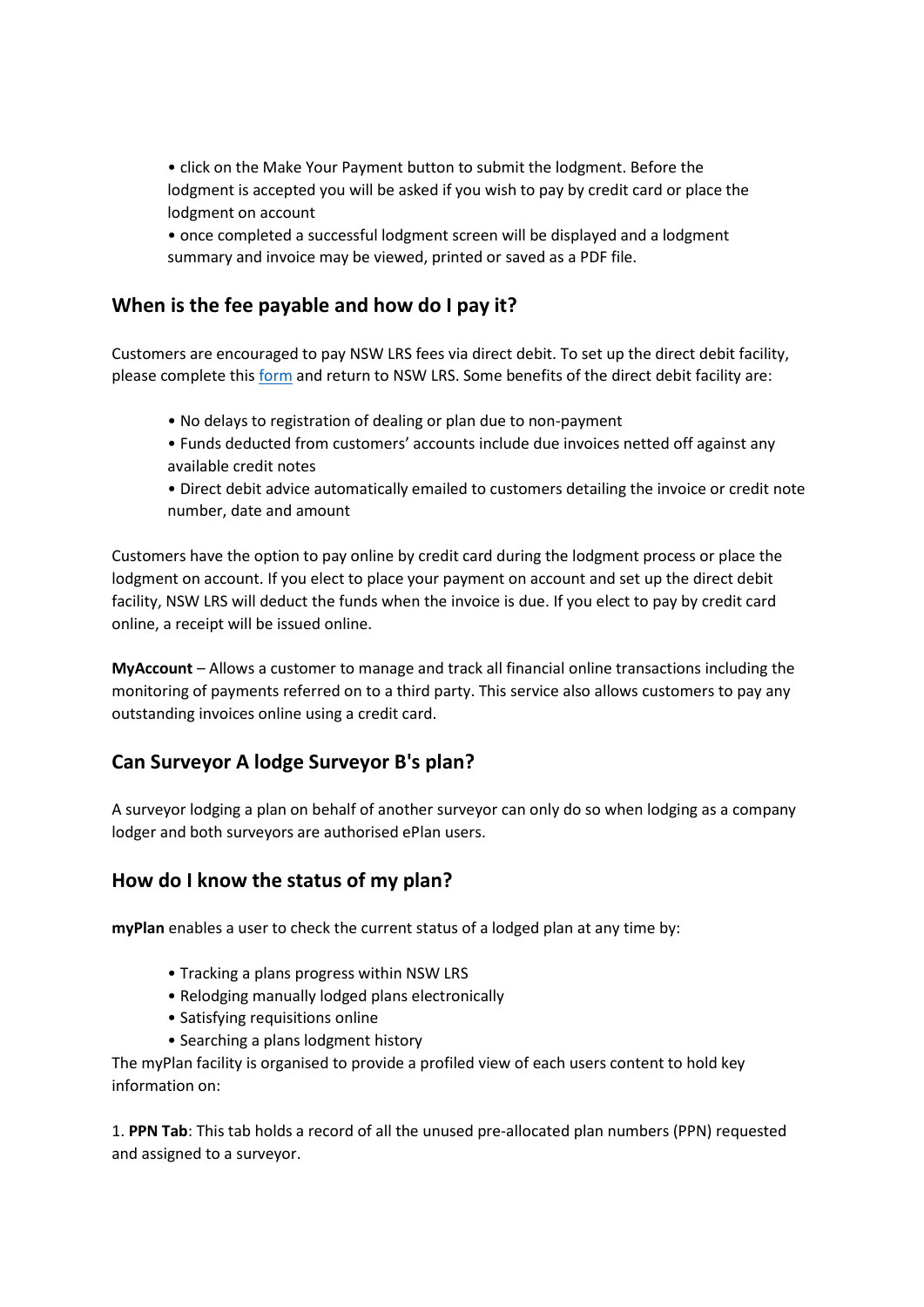2. **PE Tab:** A log of the plans lodged for pre-examination (PE) and not yet actioned from which the final plan for registration can be lodged.

3. **Plans for Registration:** The current status and location of each plan is displayed to track the progress of your lodgments. It also contains all raised requisitions and displays the current status of requisition items. ePlan surveyors approved to lodge electronically will benefit from having the ability to eRelodge manually lodged plans and electronically respond to requisitions.

4. **Lodgment History:** This tab shows all complete lodgments and allows a user to search on all their ePlan lodgments over a specified period. This tab also shows any incomplete lodgments. During the course of a lodgment the application will perform auto-saves at critical steps. This feature protects you in the event of a lost connection, so importantly; when you do reconnect the work you have done will be retrievable.

5. **Plan Search tab:** This search facility permits a surveyor to look for all plans prepared by them irrespective of whether they were lodged manually or electronically.

## **Will I be required to produce original documents?**

Upon receiving a written demand from the Registrar General, original documents must be produced as soon as practicable. The Registrar General may request the production of certain documents that are lodged in electronic format. The prescribed period for retention of original documents is 7 years from the date of registration.

#### **How do I know examination of my plan has been completed?**

• Plans lodged for pre-examination - A report on the results of the examination will be emailed to you. The plan status will be shown as 'Awaiting Final Lodgment' or 'Under requisition.'

• Plans lodged for registration - Either requisitions or a notice of registration will be emailed to you. The status of the plan also indicates its progress.

# **How do I have my pre-examined plan reviewed?**

If you require a pre-examination to be reviewed prior to lodgment of the final plan, a report/request (in TIF format) should be forwarded with the amended plan. Additional fees may be incurred if the total (accumulated) time for the processing of the initial request and review exceed the time set out in Regulations. The following electronic relodgment steps should be followed:

- go to the [NSW LRS Online portal](https://online.nswlrs.com.au/) and login with your userid and password
- access the ePlan portal under the Services tab and select the Enter button
- once the application initialises select the Re-Lodge your plan tab and follow the prompts to complete the relodgment details
- you will be advised online of a successful relodgment and issued with a relodgment report.

# **How do I relodge my plan following requisition?**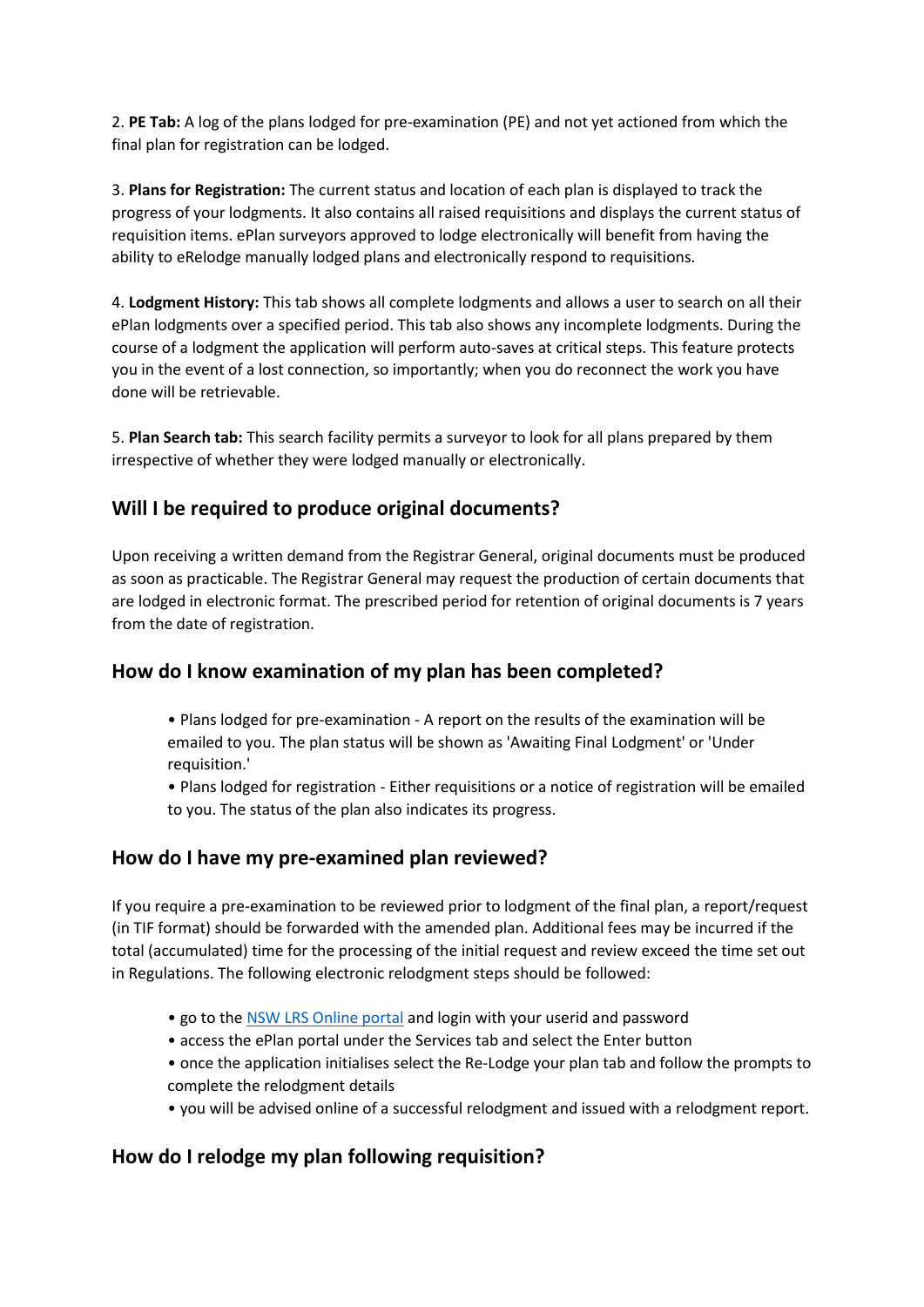Amendments to an electronically lodged plan following a requisition will require the creation of new PDF files. Whether it is a new plan drawing following additions/amendments to the plan or additional signatures on a section 88B instrument, new versions of only the amended files need to be relodged. A report/letter on action taken should accompany any relodgments that have not been requisitioned.

Please ensure payment of the requisition is made by the due date to avoid any further delays as a result of non-payment.

When relodging files the same naming convention used for lodging a new plan must be adopted, that is, your reference followed by an undersore ( \_ ) and suffix code to identify each document type. The following electronic relodgment steps should be followed:

- log into the [NSW LRS Online portal](https://online.nswlrs.com.au/) with your userid and password.
- access the ePlan page through Quick links or the Services tab
- once the application initialises select the relevant tab and follow the prompts
- you will be advised online of a successful relodgment and issued with a relodgment report.

# **If my plan was lodged manually can I relodge it electronically to comply with any requisitions?**

The ePlan facility has now been enhanced to permit the surveyor of a manually lodged plan to relodge that plan electronically subject to certain conditions being met. Full details are available in [NSW LRS Circular 2009-03](https://nswlrs.com.au/getattachment/117cc490-c2b4-4e88-8063-2ff200ced5fc/attachment.aspx) (PDF 78.4 KB)

# **What happens if the requisitions are not satisfied?**

If the original requisitions are not replied to within the two-month period, a 28 days' Notice of Rejection is sent.

• the approved person will be advised of the non-compliance with the original requisitions and given a period of grace of 28 days to completely rectify the problem.

• any request for an extension of time, due to extenuating circumstances, must be directed by letter, email the Deputy Registrar, Plans, Plan Registration Services.

• if the matters are not satisfied within 28 days, and no request for extension is received and granted, the plan and documentation will be rejected, and the lodgment fees forfeited. A notice of final rejection will be sent to the lodging party.

#### **Re-instatement after final rejection**

Plans will only be considered for reinstatement in exceptional cases. In general, that means where:

- the lodging party can prove the office failed to adequately notify them of the situation, or
- the requisitions were in error, or
- the lodging party took all necessary steps to satisfy the requisitions but, under exceptional circumstances, omitted to notify the office of their progress

Even if re-instatement is granted a fee may be charged for the re-instatement.